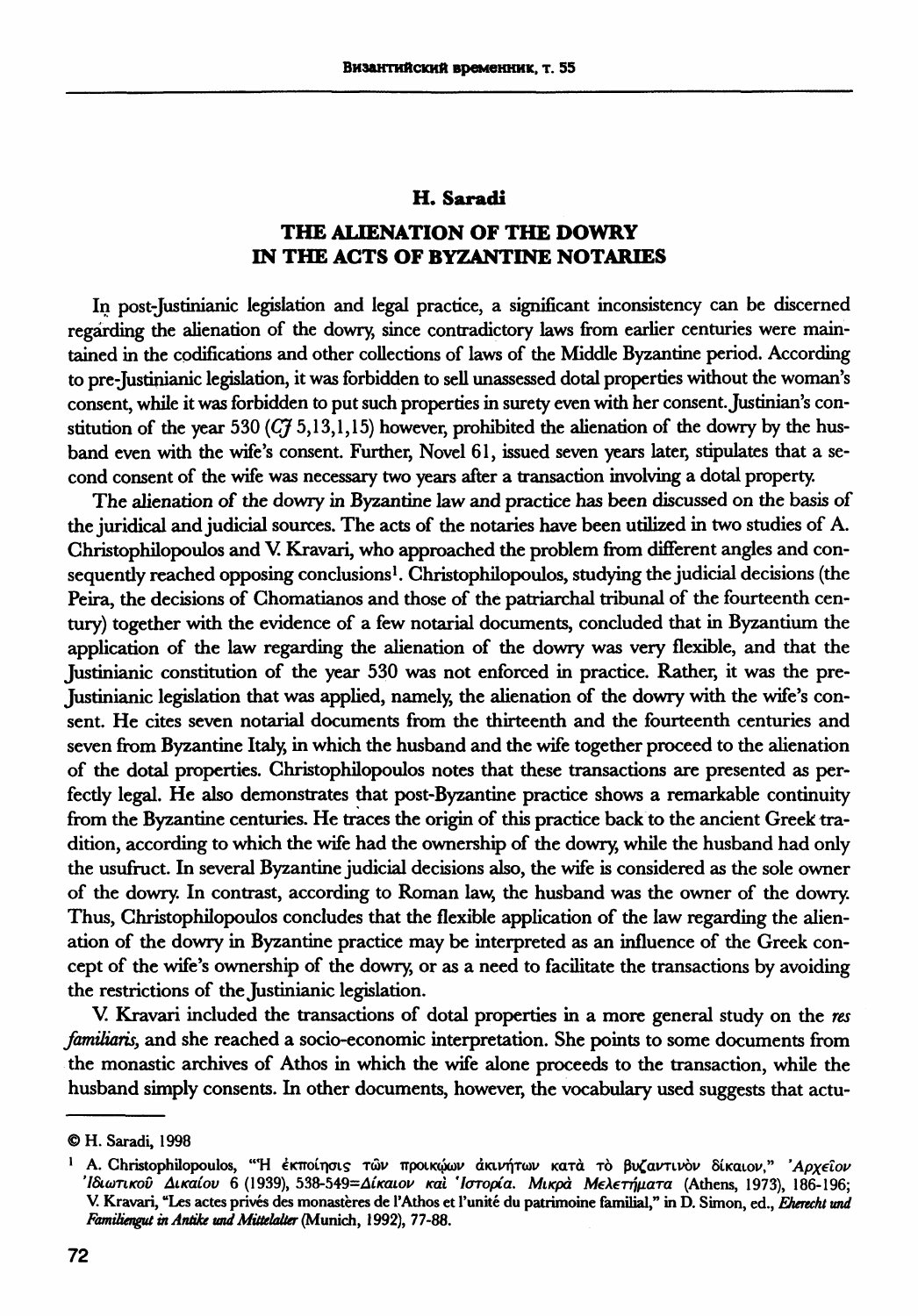ally the husband was the sole administrator of the family's property. Kravari discerns two factors which might have played a role in this discrepancy: 1. the legal formulation of the document, namely each notary's legal competence; 2. a socio-economic factor, namely division of the husband's and wife's property, is applied only in the transactions of some aristocratic families - but not in all - while in the documents of families of the lower classes, the *res famitiaris* appears as belonging to both the husband and the wife. Thus according to Kravari, the documents of transactions from the Athonite monasteries suggest that the members of aristocratic families had an interest in the husband and wife maintaining separate ownership of their property. This was possible by using competent notaries.

In these two studies the use of the notarial deeds was limited to only a small number of documents. Inevitably, the limited information leads to dangerous generalizations. From the documents of transactions from all the areas of the empire, a more complex picture emerges, while a comparison with the indications of the other legal sources could reveal the legal tradition which determined the contradictory approach to the alienation of the dowry in Byzantium.

Apart from the documents in which the transferred property is identified as dotal, there are several other documents of transactions containing incidental references to dowr<sup>2</sup> . While in some deeds it is simply stated that the husband received the dowry<sup>3</sup>, in other documents the legal terminology suggests that the husband received the dowry in his wife's name<sup>4</sup>. It is interesting to note that it is only in the will of Eustathios Boilas that it is specified by him, the father, that his daughter had the δεσποτεία of their dotal properties<sup>5</sup>. Other documents reveal that the dowry had been sold during the marriage without the advice of the wife<sup>6</sup>, or that a property was bought with dotal money<sup>7</sup>, or how the husband compensates his wife for her dowry<sup>8</sup>. Other documents illustrate cases of inheritance or claims of the wife's heirs<sup>9</sup> . In one such document, a widow

<sup>&</sup>lt;sup>2</sup> Cf. for example: Actes de Zographou, ed. W. Regel, E. Kurtz, B. Korablev, VV 13 (1907), Priloženie 1, no. 28 11. 20-22, **58-61 (1330); Arkadios Batopedinos,** *Γρηγόριος ό ΠαλαμάςΖ* **(1919),p. 338 И. 10-11;** *Actes de (Mandar.* **I.** *Actesgrecs,*  **ed. L. Petit and . Korablev, WY1 (1911) Priloženie 1 no.21 11.9, 14(1304); no. 105 11. 19-20 (1325); no. 118 И. 35-39(1329).** 

**<sup>3</sup> Cf. G. I. Theocharides,** *Μία διαθήκη και μία δίκη βυζαντινή. 'Ανέκδοτα βατοπ€δινά έγγραφα του ΙΔ' αιώνος περί της μονής Προδρόμου Βεροίας* (Thessalonike, 1962): 20-21 (1. 64), παρεδόθη πρός με διά γυναικείας **προικός; idem, "Eine Vermächtnisurkunde des Grossstratopedarchen Demetrios Tzamblakon,"** *Pofychronion, Festschr. E Dolger* **(Heidelberg 1966), 489-490 (11. 17-18); ¿LTLVCL μο δεδωκε πενθερό? μου;** *Actes de (Mandar* **no. 27 1. 43 (1314);** *Actes d'Esphigmenous* **ed. J. Lefort, (Paris, 1973) no. 9 1. 9 (1301): in this document, while it is clearly stated that the dotal property was given to the son-in-law, both he and his wife consent to her father's sale of a property. With their signatures they might also renounce their pre-emption right as neighbours of the transferred property.** 

<sup>4</sup> Actes d'Iviron II. Du milieu du XIe siecle à 1204, ed. J. Lefort, N. Oikonomides, D. Papachryssanthou (Paris, 1990), no. 44 **1.8 (eis** πρόσωπον αύτης; 1090), no. 47 1.4 (παραλαβόντι προσώπω έμώ; 1098).

<sup>&</sup>lt;sup>5</sup> P. Lemerle, Cinq études sur le XIe siecle byzantin (Paris, 1977), p. 25 ll. 170 - 4. Cf. also Actes de Lavra III. De 1329 à 1500, **ed. P. Lemerle, A. Guillou, N. Svoronos, D. Papachryssanthou (Paris, 1979), p. 137.** 

*<sup>6</sup> Actes (Mandar* **no. 27 11.78-80,82-83(1314); 15511. 24-36 (a father donated a dotal property to Chilandar and according to a patriarchal decision it was restored to his son; cf. also Basilica 29, 1, 30); D. Simon and Sp. Troianos, "Dreizehn Geschäftsformulare,"** *Fontes Minores* **II (Frankfurt, 1977), p. 277 (no. 8 11. 8-9); G. Ferrari, "Formulari notarili inediti dell' età bizantina,"** *Bullettino dell'Istituto storico italiano* **33 (1912) =** *Scritti Giuridici* **I (Milan, 1953), p. 355 (no. 37 1. 15).** 

**<sup>7</sup> Fr. Miklosich, J. Müller,** *Acta et diplomata graeca medii aevi sacra et profana* **(Vienna, 1877-1898), 4, p. 161. 34.** 

Actes Chilandar no. 27 ll. 80 ff. (1314); no. 97 l. 27 (1324); Actes de Xénophon, ed. D. Papachryssanthou (Paris, 1986) no. **241. 2 (on** *antichresis* **in this document cf. Harmenopoulos, ed. . G. Pitsakes 3,113 п. 2); Theocharides, "Vermächtnisurkunde," 11. 22-23; Miklosich, Müller, 4, p. 126 11. 7-12. Cf. also** *Actes de Docheiariou***, ed. N. Oikonomidès (Paris, 1984), no. 41. 87(1117).** 

<sup>9</sup> Miklosich, Müller, 4, p. 140 ll. 17-20 (1291); Actes de Lavra II. De 1204 à 1328, ed. P. Lemerle, A. Guillou, N. Svoronos, **D. Papachryssanthou (Paris, 1977), no. 98 11.3, 18-20 (1304): after his wife's death the husband receives 1/3 of her dowry (cf. . E. Zachariae von Langenthal,** *Geschichte des griechisch-römischen Rechts***, 3rd ed. (Berlin, 1892), 93 (f.; R. Macrides, "Dowry and Inheritance in the Late Period: Some Cases from the Patriarchal Register," in: Simon,** *op. cit.,*  **pp. .89-98; N. P. Matses,** *To οίκογενειακόν δίκαιον κατά τήν νομολογίαν του Πατριαρχείου Κωνσταντινουπόλεως τών ετών* **1315-1401, (Athens, 1962), 80 f;** *Actes Chikndarno.* **27 И. 41-47 (1314); no. 59 (1321);** *Actes de Xeropotamou,* **ed. J. Bompaire (Paris, 1964), no. 26 U. 20-21, 77 (1349).**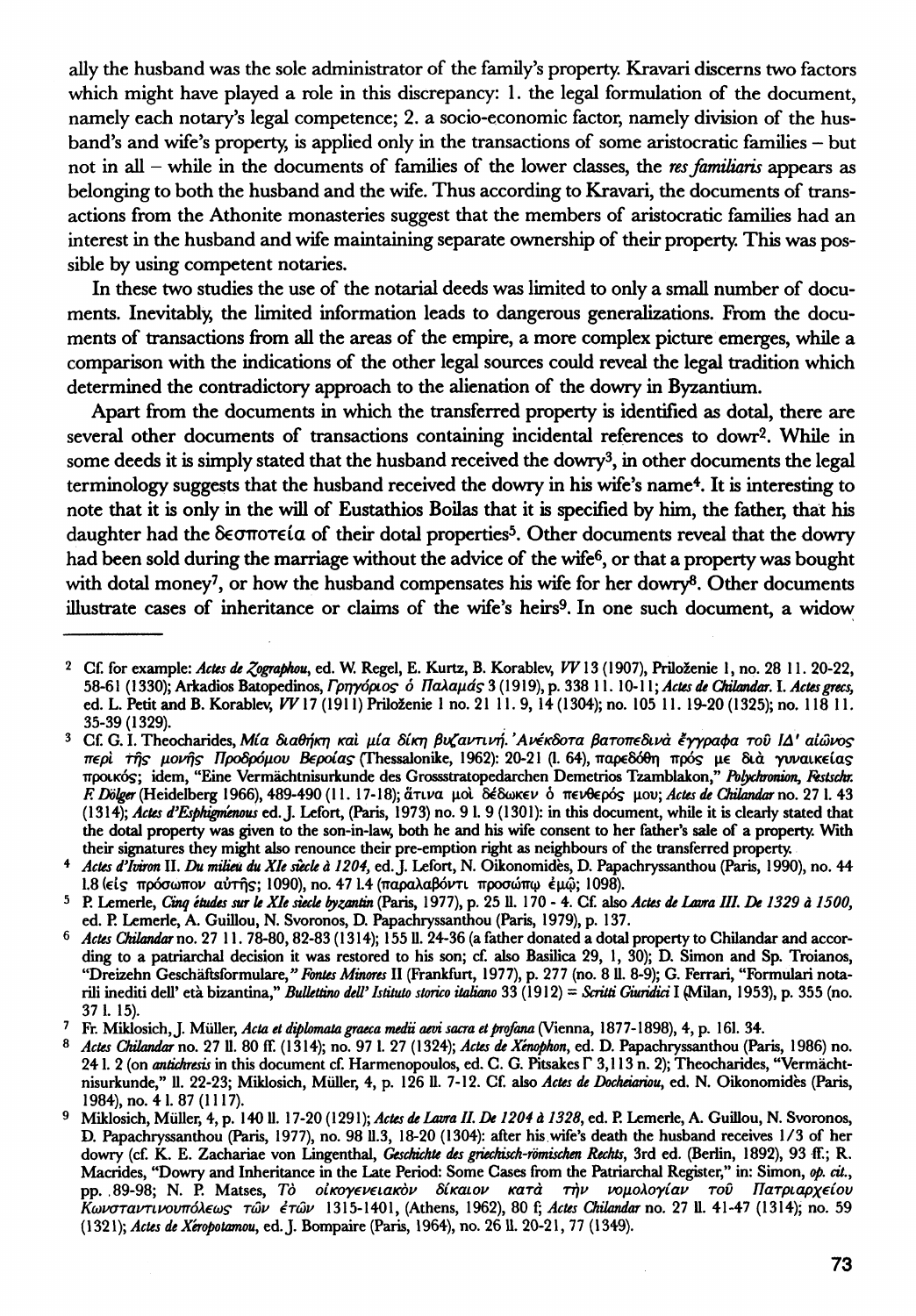donated her dowry to the monastery of Lembos. It is stated that she was the owner and thus she decided about this transaction with the consent (μετά και βουλής και συναινέσεως) of her children<sup>10</sup>. The document drawn on behalf of both the mother and her children is signed by all. In another document the donor binds his heirs not to claim the donated property as parental, for they had received the amount of dowry stipulated by law<sup>11</sup>.

The known documents of transactions in which a dotal property was sold are the following:

1. Sale by Ëudokia, wife of protospatharios Stephanos Rasopoles and daughter of patrikios Gregory Bourion, to the monastery of Docheiariou (1112. Thessalonike)<sup>12</sup>.

2. Sale by a couple with their children to the monastery of Theotokos Lembiotissa (sine anno. Smyrna)<sup>13</sup>.

3. Sale by Basil Gabalas and his wife, Kale Alethine, daughter of primmikerios George Prootas to the monastery of Saint John Theologos in Patmos (1216. Ephesos)<sup>14</sup>.

4. Sale by a couple to the monastery of Theotokos of Lembos (1232. Smyrna)<sup>15</sup> .

5. Sale by the *doubs* of the emperor, John Rabdokanakes, his wife and his mother-in-law to the monastery of Lembos (1236. Smyrna)<sup>16</sup> .

6. Sale by the sebastosJohn Amaseianos, his wife Ëudokia and their children (1273)<sup>17</sup> .

7. Sale by Theodote (1327. Thessalonike)<sup>18</sup> .

8. Sale by a family to a monastery (1332. Hierissos)<sup>19</sup> .

9. Donation by Anna Tornikina in favour of the megas stratopedarches Alexios and the megas primmikerios John for the Pantocrator monastery (1358. Constantinople)<sup>20</sup> .

10. Sale by the megale domestikissa Anna Kantakouzene Palaiologina to the monastery of Docheiariou (1373.Thessalonike)<sup>21</sup>.

11. Donation by the couple Sanianoi in favour of the monastery of Hodegoi (1390. Constantinople)<sup>22</sup>.

12. Donation by John Tzakaropoulos in favour of the monastery of Vazelon (1440. Area of Trebizond)<sup>23</sup> .

Incidental references in other sources show that in other documents of transactions the transferred property was dotal, but it is not mentioned as such. Thus for example, in a donation by the *doulos* of the emperor, George Kaloeidas, signed also by his wife and her mother, the donated property is mentioned as owned by the couple (1234-9)<sup>24</sup>. But in a later imperial *prostagma* referring to this transaction, it is stated that the said property was part of her dowry (άπό γυναικείας αύτοῦ προικός)<sup>25</sup>. Another document of sale of a dotal property from the

**<sup>13</sup> Miklosich, Müller, 4, pp. 133-34.** 

- **<sup>18</sup> On this document from Vatopedi, not yet published, cf. ibid., p. 80.**
- *<sup>19</sup> Actes de (Mandar,* **no. 121. Cf. Kravaři, p. 86.**
- *<sup>20</sup> Actes de Saint-Pantéleemòn,* **ed. P. Lemerle, G. Dagron, S. Cirkovic (Paris, 1982) no. 12. Cf. Kravari, pp,. 81-82.**
- *<sup>21</sup> Actes de Docheiariou,* **no. 42. Cf. Kravari, p. 83.**
- **<sup>22</sup> A. Faffler, "Une donation des époux Sanianoi au monastère des Hodegoi,"** *REB* **34 (1976), 111-117.**

<sup>23</sup> Ф. Успенский, В. Бенешевич, Вазелонские акты. Материалы для истории крестьянского и монастырского землевладения в Византии 13-14 веков (Ленинград 1927) № 153.

**<sup>24</sup> Miklosich, Müller, 4, p. 32-33.** 

**25 Ibid., p. 34.** 

**<sup>10</sup> Miklosich, Müller, 4, p. 169 U. 21-23.** 

<sup>&</sup>lt;sup>11</sup> Actes d'Iviron, I. Des origines au milieu du XIe siècle, ed. J. Lefort, N. Oikonomidès, D. Papachryssanthou (Paris, 1985), no. **16 U. 38-39 (1010). Cf. also Macrides, 96.** 

*<sup>12</sup> Actes de Docheiariou* **no. 3. Cf. Kravaři, pp. 79-80.** 

**<sup>14</sup> Ibid., 6, pp. 174-76.** 

**<sup>15</sup> Ibid., 4, pp. 134-35.** 

**<sup>16</sup> Ibid., pp. 192-94.** 

*<sup>17</sup> Actes d'Iman LLL De 1204 a 1328***, ed.J. Lefort, N. Oikonomidès, D. Papachryssanthou, V. Kravaři avec la collaboration d'Hélène Métrévéli (Paris, 1994), no. 61.**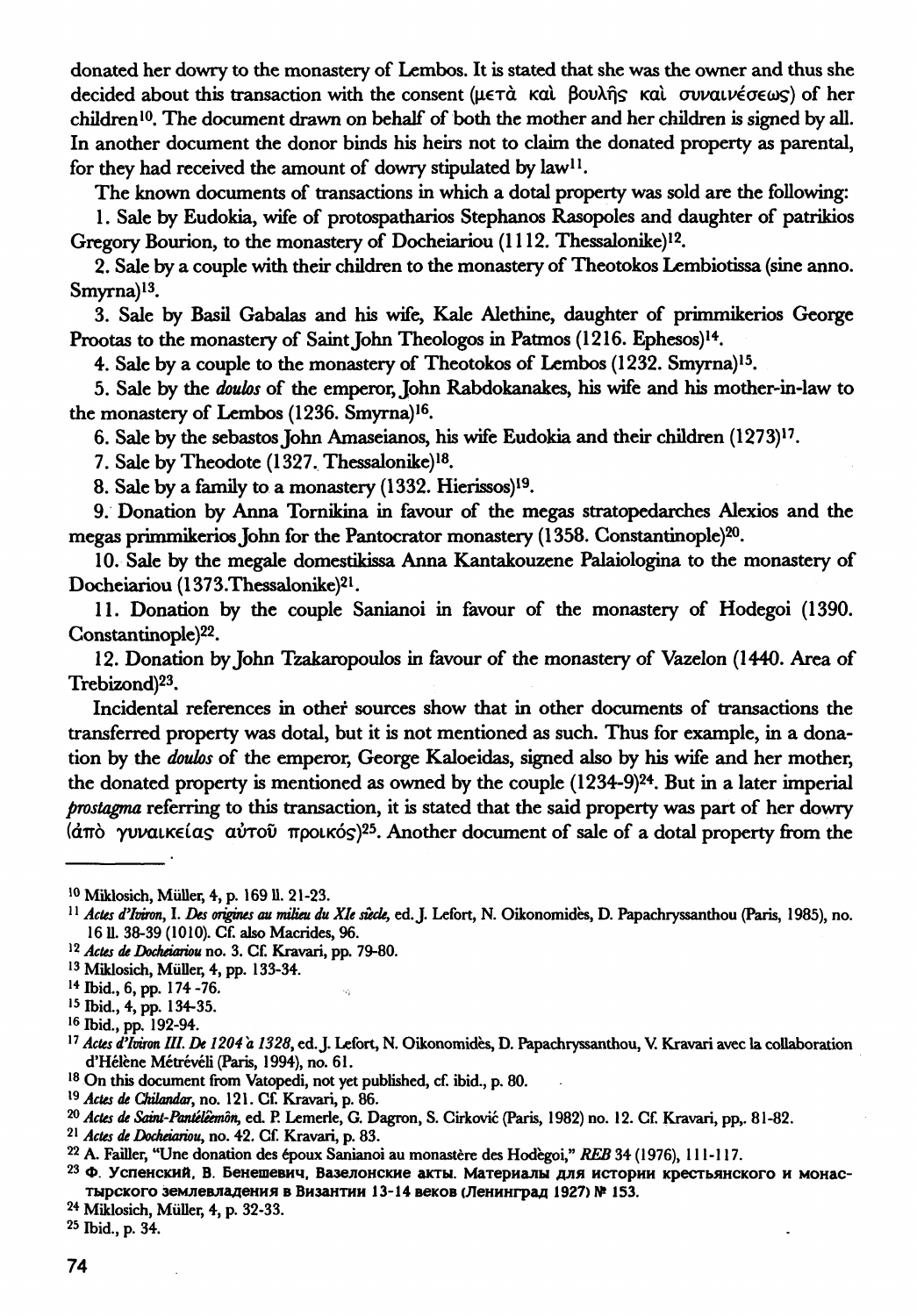archives of the same monastery, shows how uncertain the evidence from these sources is: since the document is signed only by the mother and her two sons, we may presume that she was a widow<sup>26</sup> . The use of some technical terms is equally uncertain. While in the legal sources the term προίξ is clearly distinguished from the πρὸ γάμου δωρεάν, in other sources it often designates the man's marriage portion, thus προίξ was often given to a son<sup>27</sup>. One may also suggest that properties designated as γονικόν in the documents of private transactions were eventually dotal<sup>28</sup>.

From the twelve documents in which dotal properties were alienated during the marriage, only in four of them do women appear as sole owners and proceed alone in the transactions (our nos. 1, 7, 9 and 10). These are all aristocratic women and the documents were drafted in Thessalonike and in Constantinople. Their husbands only consent with their signature. In the nos. 9 and 10, the children also consent. In the first of these transactions the husband of the vendor offers his warranty to the buyer in case his wife contests the sale, since the property was dotal, by placing his personal property as surety (11. 66-69). Transaction no. 10 reveals a significant inconsistency in the legal formulation of the ownership of the dowry: while the document is drafted in the name of the woman, and states that the property belonged to her from her ancestors, the text also refers to the husband as co-owner of the dotal property (κατείχετο παρ' ήμών...καὶ ἀποκαθίσταται πρὸς ἡμᾶς ἡ τούτου δεσποτεία καὶ κυριότης: 11. 14-15, 20-21 ff.). The same document reveals that the negotiations with the monastery were handled by the husband; he later informed his wife of his initiative, and she consented to the sale of her property<sup>29</sup> . The same document refers to an earlier sale of a mill of a *parotkos* in the above dotal estate, which the husband sold to the monastery of Vatopedi. Anna Kantakouzene admits that although she had signed the deed of sale, she consented to the transaction because she had been deceived, for she had not been taught (8ι8αχθ€ΐσα), as in the present transaction (L 53), the law which forbids the sale of the dowry<sup>30</sup>. Διδασκαλία νόμου, which actually offered a warranty to the party that benefited from the transaction that the woman would not contest it, is äko mentioned in the no. 9 (11.28-30) of our list.

Only two of the transactions in our list justify the sale of the dotal property. According to no. 10, the estate was not productive any more and the couple had been unable to bring it back to its original shape (11. 22-23). No. 1 on our list, however, *is* unique in our sources. Due to the political circumstances of the time and the serious economic difficulties of the family, the vendor was forced to sell her dotal property to feed her children. But because the property was part of her dowry, she was unable to find anyone interested in buying it (11. 9-10, 32). Thus she addressed a request to the *praitor* and *doux* of Thessalonike. In her *deesis* she explains the financial difficulties of her family (11. 16-21). The civil authorities recognized the reasons she presented as perfectly legal (there is a reference to the law of the Basilica 28, 8, 20)<sup>31</sup>, that her husband had no income (άπορος έστι Τ€λ€ΐω9: . 29-30) and they granted her permission to sell her property (11. 13-30). This procedure, which remains unique in our sources, may be explained as a way devised to circumvent the law: in

**29 Similar conclusion by Beaucamp from the papyri: ibid., p. 75.** 

**<sup>26</sup> Ibid., p. 135-6, (1281).** 

**<sup>27</sup> Cf. for example, Simon, Troianos, "Dreizehn Geschäftsformulare, " p. 276 (no. VII 11. 8-9). Cf. also Macrides, p. 94. <sup>28</sup> Cf. for example in:** *Actes de Docheiariou,* **no. 3, the property mentioned either as dotal, or simply as γονικό (11.41, 51), while further both terms are combined άπ yovucrjs κληρονομιά δι γαμικο συμφώνο (1. 52); Вазелон. no. 1531. 2: το γονικο μο τ γυναίκ€ΐό μο τ προικέο μου;** *Actes de (Mandar,* **no. 2111. 9,14 (γονικοπροικιμαίαν). Cf. also the observation of J. Beaucamp, "L'Egypte byzantine: biens des parents, biens du couple?", in Simon,**  *Eherecht***, p. 76 that in the transactions on Byzantine papyri there is very little reference to dotal property.** 

**<sup>30</sup> On the διδασκαλί νόμο of women cf. H. Saradi-Mendelovici, "A Contribution to the Study of the Byzantine Notarial Formulas: The** *Inftrmitas Sexus* **of Women and the** *Sc. Velleianum," BZ***83 (1990), 81-82.** 

**<sup>31</sup> Cf.** *Actes de Docheiariou***, pp. 61 and 64.**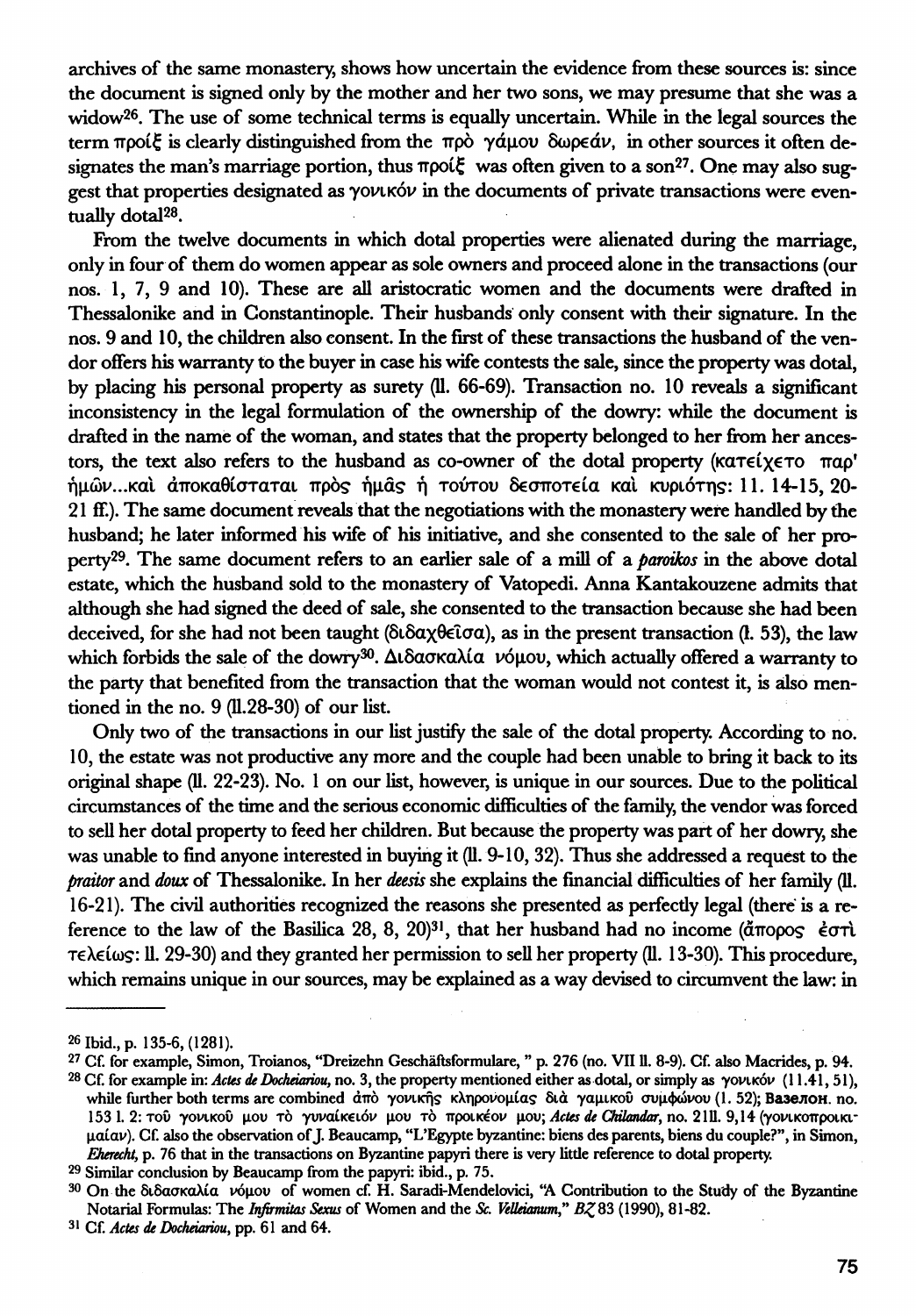the warranty of the husband, which follows the deed of sale (11.66-69), he places his personal property, explicidy referred to, as surety. Obviously the *protospatharios* Stephanos Rasopoles was not άπορο? as was stated in the decision of the *praüor* and *doux* of Thessalonike. This perhaps explains why it was so difficult to find a buyer. An additional warranty to the buyer was offered by a second notary who had been invited by the couple to interpret the deed to them.

In all the other documents of our list, except for no. 12, both husband and wife sign the deed and both proceed to the transaction, appearing thus as co-owners. Co-ownership of the dotal property is, however, explicit in nos. 3, 5, 6, 8)<sup>32</sup>. In two of our documents, although the couple proceeds together in the transaction, it is stated that the dotal property belongs to the wife: nos. 4 and 1133, while in our no. 2 the property is designated in both ways, first as belonging to the couple and secondly as owned by the wife<sup>34</sup>. It is only in one document, our no. 12, that the husband acts without the consent of his wife; he alone signs the document which is drafted in his name. He donates the dotal property for the salvation of his and his wife's souls (11.6-7).

The evidence of these documents of private transactions suggests that Byzantine notaries dealt with the alienation of the dowry inconsistendy.

In the majority of cases that we know of, dotal properties were alienated by the couple jointly. The transactions are presented as perfecdy legal. Only in the first document of our list is the alienation of the dotal property justified according to the law, while the διδασκαλία νόμου renouncing the woman's right to cancel transactions involving her dowry, is applied only in two transactions (nos. 9 and 10). In none of our documents are the dowries involved specified as assessed or not at the time that the marriage contract was signed<sup>35</sup>.

Regarding the ownership of the dowry, our documents show that only in the four deeds of aristocratic women from Thessalonike and Constantinople do women appear as sole owners of their properties. A socio-economic factor, as suggested by Kravari, cannot satisfactorily explain this phenomenon, since in other transactions of aristocratic women the couple proceeds joindy in the alienation of the woman's dowry as co-owners (nos. 3, 5, 6, from Asia Minor and Macedonia). It seems to me that a local practice as described in a *scholion* of Harmenopoulos (A, 13, 20)<sup>36</sup> may explain this legal formulation in deeds involving dotal properties from Thessalonike and Constantinople: ούτος έξ έθους πολιτεύεται του γάμου συνεστώτος έαν γυνή πωλήση προικιμαΐον αύτής κτήμα συναινοῦτος καὶ τοῦ ἀνδρός αὐτῆς καὶ μετ' αύτην προτάσσοντος, ή δι' ύπογραφής ή διά σιγνογραφίας ... και προβή μεν τό συμβόλαιον έκ προσώπου ταύτης συναινούτος και του άνδρός...<sup>37</sup> This practice, however, was far from being generalized, since it is not found in our nos. 6 and 11 from the same areas of the empire. Particularly document no. 11, which was drawn in Constantinople at the time when the patriarchal tribunal was very sensitive to questions related to the alienation of the dowry and .<br>imposed the διδασκαλία νόμου on women<sup>38</sup>.

**<sup>32</sup> Miklosich, Müller 6, p. 1741. 31-2: κα ci προικα ήμί π€ρΐ€λθούση παρ τώ γονέω ημώ (no. 3); 4, . 192 11. 21-23: απ προικός· π€ρΐ€λθόντ ήμι τοι ΌΜΟ^υγοι** *έξ αγοράς* **π€ρΐ€λθόντ TOUS** *αύβέντας* **και γονεΐς ήμῶν, έμοῦ δὲ τοῦ Ραβδοκανάκη πενθεροῦ; 193 1.2: ἐπροικίσθησαν ήμιν; ΙΙ. 26-27: ήμεῖς οι ὁμόζυγοι άπ€ρικόπω? κα €ν€μόμ€θ** *ώς* **δβσπότα αυτώ (no. 5);** *Actes ďhmic* **χωραφιαί μα? γ ... κα cv ω προικοσυμβολαί ημώ έγγράφ κατέχομ€ (Kravari, . 84);** *Actes de (Mandar,* **no. 121 1.16: т с προικό? ημών χωράφιο (no. 8).** 

**<sup>:</sup>ν Miklosich, Müller 4, p. 134 И. 31-32: π€ρΐ€λθόντ μο έ προικό μο (no. 4); l'ailler, p. 117 11. 19-20: α**  προικός χάριν περιελθόντα έμοι τη Σαννιανίνη (no. 11).

**<sup>34</sup> Miklosich, Müller, 4, p. 1331. 33: ¿λαϊκ ημώ δένδρα,** *âirçp* **€χ προικό? μου.** 

**<sup>35</sup> The only known document in which the dowry is defined as non-assessed is a marriage contract: Simon**-Troianos, **"Dreizehn Gcschäftsformularc," p. 292 (no. XII 11. 9-12).** 

**<sup>•«&</sup>gt; lid. Pitsakes, p. 79.** 

**<sup>37</sup> СГ. Xachariac, p. 100 and n. 272; Christophilopoulos, pp. 190-91.** 

**<sup>»</sup> СГ. H. Saradi-Mcndclovici, p. 82.**